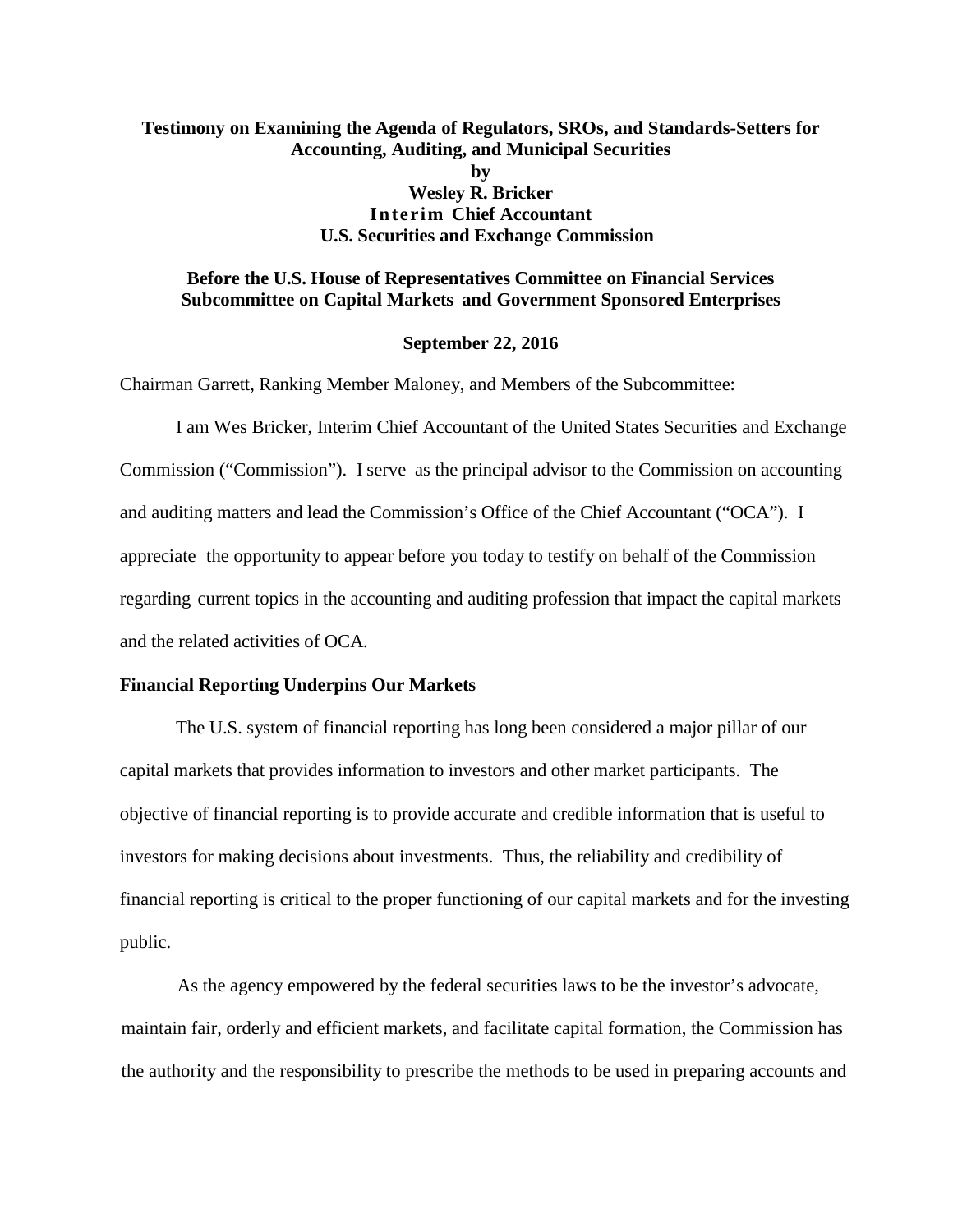to specify the form and content of financial statements filed with the Commission. The federal securities laws also mandate that these public company financial statements be audited by an independent public accounting firm that will provide a report as to the reliability and integrity of the information presented.

OCA furthers the Commission's mission by working to enhance the foundation of our disclosure framework – the disclosure of reliable and accurate financial information to investors and other market participants. OCA is responsible for establishing and interpreting accounting policy to enhance financial reporting. OCA also works to improve the professional performance of public company auditors to ensure that financial statements are presented fairly and have credibility.

OCA leads the Commission's efforts to oversee two entities with key roles in the financial reporting process in the United States: the Financial Accounting Standards Board ("FASB") and the Public Company Accounting Oversight Board ("PCAOB"). The Commission has recognized the FASB's accounting and financial reporting standards as "generally accepted" in the U.S. for purposes of the federal securities laws. Financial statements filed with the Commission generally must be prepared in accordance with U.S.  $GAAP$ .<sup>[1](#page-1-0)</sup> The PCAOB is responsible for overseeing the audits and auditors of public companies and registered broker-dealers. The staff of the Office of the Chief Accountant works closely with the staff and Boards of these two entities on accounting, financial reporting, and auditing matters. Among other things, OCA staff actively monitors the development and implementation of accounting standards, as well as identifying emerging accounting and auditing issues. I would like to summarize for the subcommittee some of the

<span id="page-1-0"></span> $<sup>1</sup>$  The Commission accepts from foreign private issuers in their filings with the Commission financial statements</sup> prepared in accordance with IFRS as issued by the IASB without reconciliation to generally accepted accounting principles as used in the United States.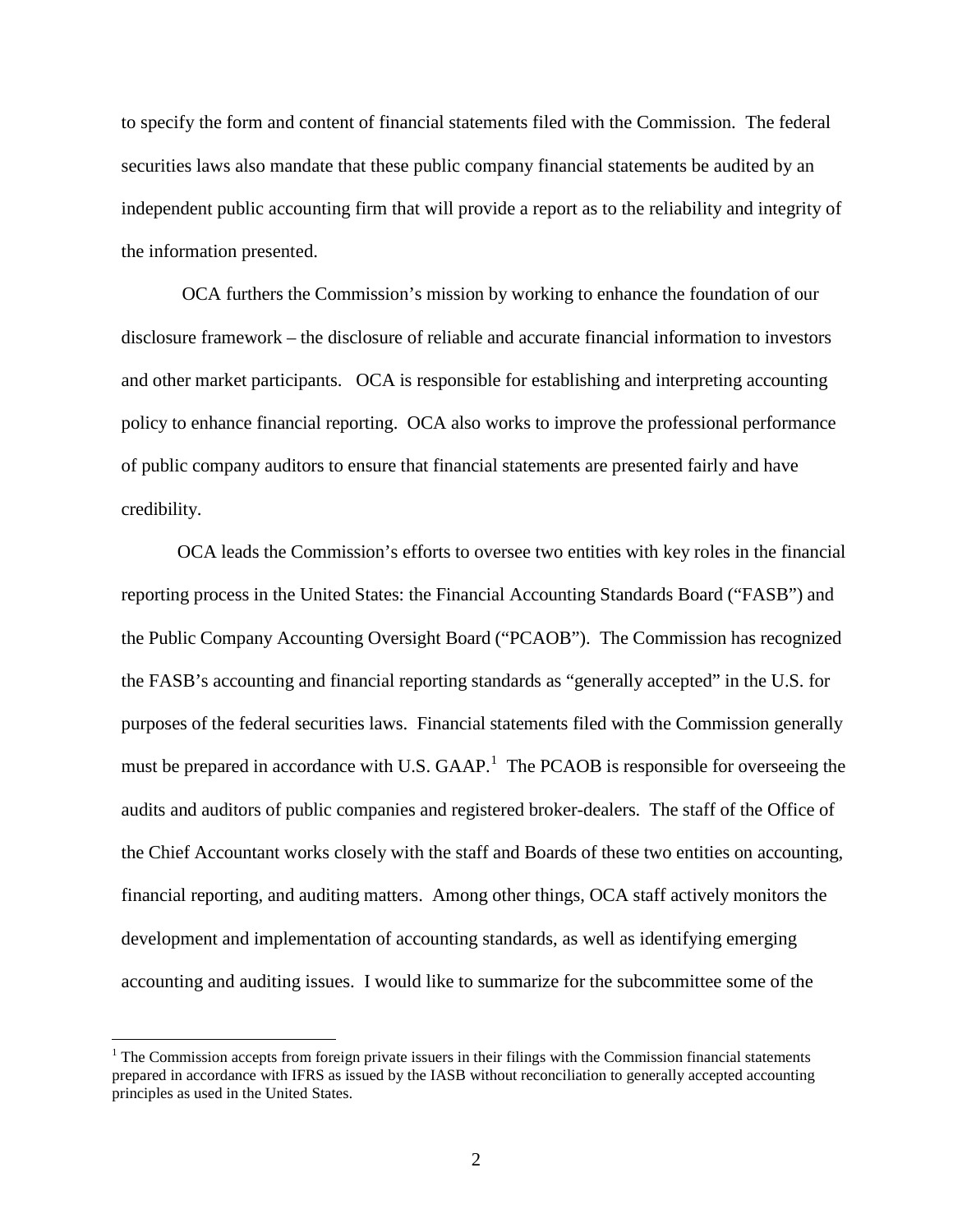important topics that we are focused on currently.

## **Current Accounting and Financial Reporting Activities**

We continue to direct significant attention to three aspects of accounting and financial reporting:

- monitoring implementation activities for recently-issued accounting standards;
- monitoring future accounting standard-setting activities; and
- reinforcing the importance of internal control over financial reporting.

#### *Implementation Activities for Recently-Issued Accounting Standards*

The FASB has recently issued accounting and financial reporting standards concerning the measurement, reporting, and disclosure related to revenue recognition, leases, financial instruments, and credit losses of financial instruments. The FASB's standards in these areas reflect high quality accounting standards in areas identified as key convergence priorities in the 2008 Memorandum of Understanding between the FASB and the International Accounting Standards Board ("IASB").<sup>[2](#page-2-0)</sup>

The FASB and IASB issued largely converged standards for how companies should report information about the nature, timing, and extent of revenue from customers. These new standards are intended to benefit investors' understanding of a company's financial performance by improving the measurement and reporting of revenue and enhancing the comparability of this critical metric across companies. The new jointly issued standards, which must be applied by U.S. public companies by 2018, is intended to improve existing revenue requirements by:

<span id="page-2-0"></span> $\frac{1}{2}$  $\frac{1}{2}$  The standards seek to improve financial reporting in the United States while also reducing inconsistencies in global financial reporting. The IASB, which is subject to oversight by the IFRS Foundation, is responsible for International Financial Reporting Standards ("IFRS") and establishes its own standard-setting agenda. For further information, see [http://www.ifrs.org/About-us/Pages/IFRS-Foundation-and-IASB.aspx.](http://www.ifrs.org/About-us/Pages/IFRS-Foundation-and-IASB.aspx)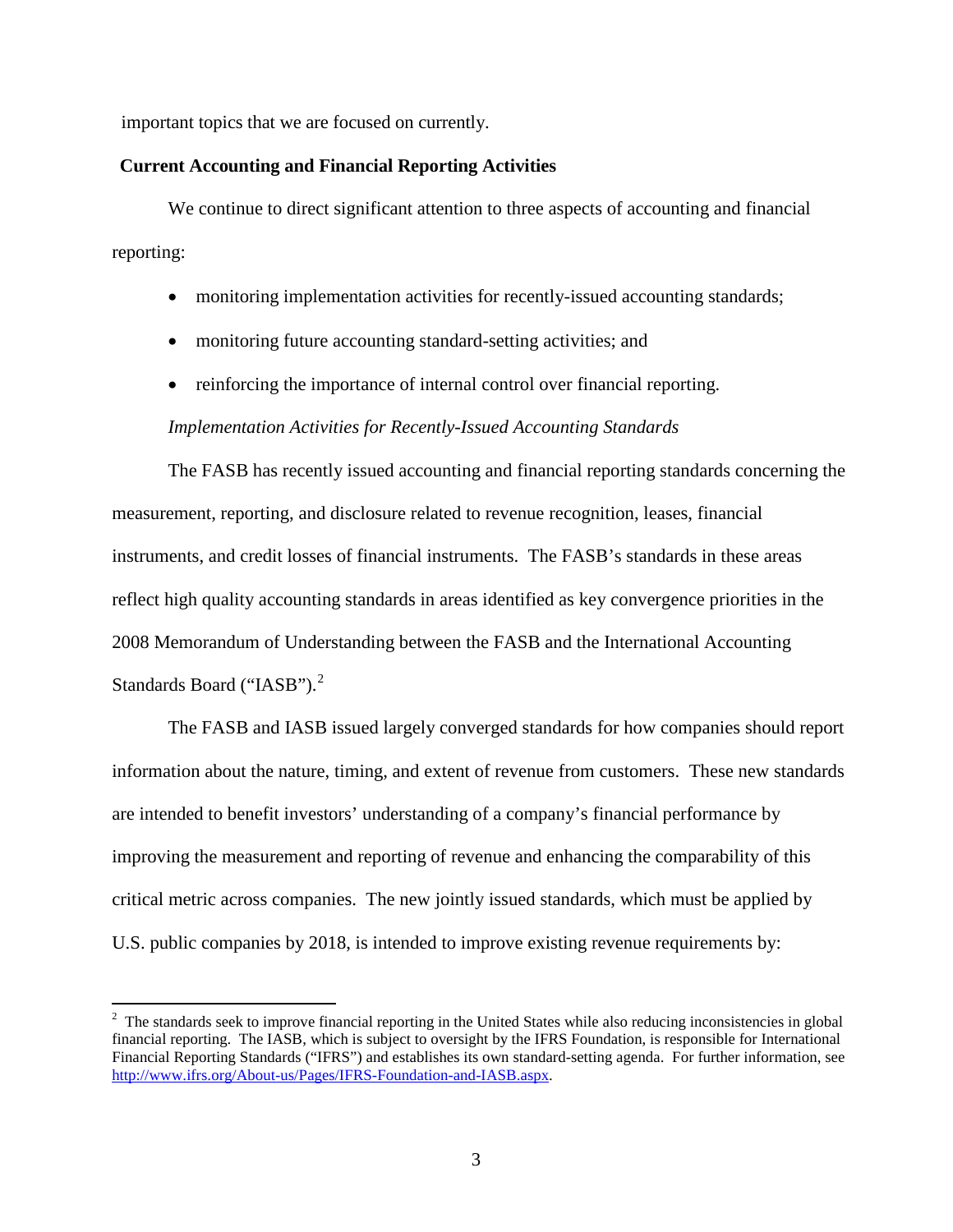eliminating inconsistencies, including inconsistencies in industry-specific guidance; requiring additional disclosures to users of financial statements; providing a more robust framework for addressing revenue issues; and simplifying the preparation of financial statements. OCA staff has been actively monitoring implementation efforts, including the activities of the FASB's and IASB's joint revenue transition resource group. This group of financial statement preparers, auditors, and users has met publicly several times to discuss various questions that have arisen as companies prepare to implement the new standard. Those discussions have provided a forum for stakeholders to learn from the standard-setters and others involved with implementation. It has also provided the FASB and IASB with information for further improvements to the standards.

The FASB's and IASB's new standards on the measurement and reporting of leasing activities are the result of more than a decade of standard-setting due process and outreach, during which the standard-setters carefully considered input from stakeholders, including investors. This new standard will increase transparency and comparability among organizations that lease buildings, equipment, and other assets by recognizing on balance sheets the assets and liabilities that arise from lease transactions. This will enable investors to more readily and accurately understand the rights and obligations associated with these transactions. Under the implementation provisions of the standard, U.S. public companies are permitted to begin applying the standards immediately, but must do so by 2019.

Finally, the FASB and IASB have issued standards that will improve and simplify reporting for investments, loans, derivatives, and other financial instruments, so that investors have a more timely and representative depiction of a company's risks and obligations from its arrangements. The global financial crisis highlighted a need by investors for more timely reporting of credit losses on loans, investment securities, and other financial instruments held by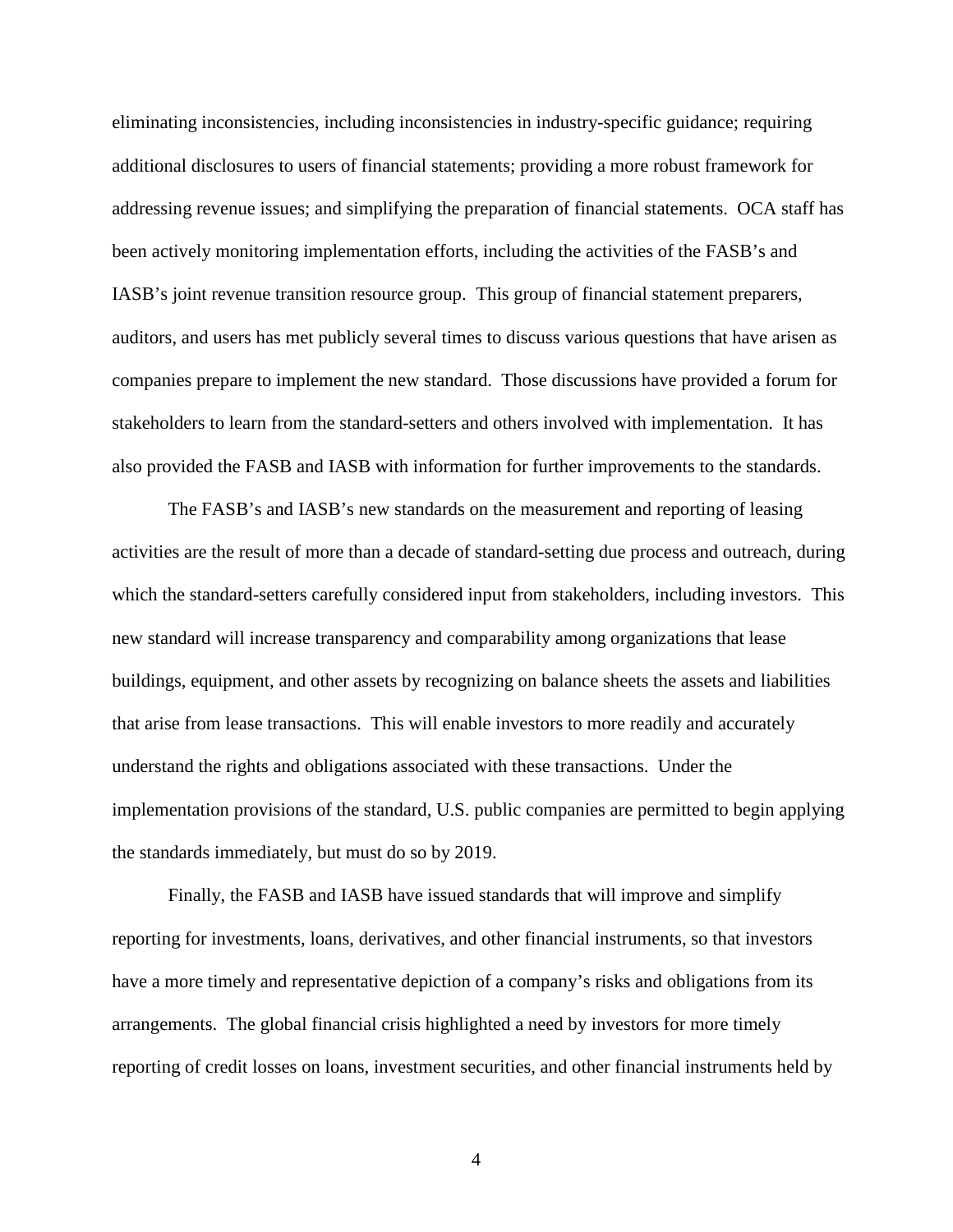banks, insurers, and others. The FASB and the IASB standards differ in several respects, such as the timing of recognition of an estimated credit loss, but both utilize an "expected credit loss" approach which, when implemented, will require companies to report credit losses on a more timely basis compared to the current standards. Both Boards have established a transition resource group to aid constituents with understanding the standards and inform the Boards about any areas for further enhancement. In the United States, the FASB's new credit loss standard will take effect in 2020 for U.S. public companies.

For all of the new standards, OCA has encouraged companies, their audit committees, and their auditors to assess the quality and status of implementation to ensure that the new standards meet the objective of better informing investors and other users. OCA also has emphasized the importance of disclosures by companies to investors of the impact that these recently issued standards will have when the standards are adopted in the future.

### *Importance of Internal Control Over Financial Reporting*

Maintaining adequate internal accounting controls, representing annually to investors whether internal control over financial reporting ("ICFR") is effective, and, when required, having an independent accountant attest to the effectiveness of ICFR, promotes reliable financial reporting and encourages investment in our capital markets. Over the next several years, updating and maintaining internal controls will be particularly important as companies work through the implementation of the significant new accounting standards that I discussed earlier. Companies' implementation activities will require careful planning and execution, as well as sound judgment from management. And while internal controls cannot replace the need for sound professional judgment, well-designed, effective controls support the process by which those judgments are made and provide assurance that users of public companies' financial statements are consistently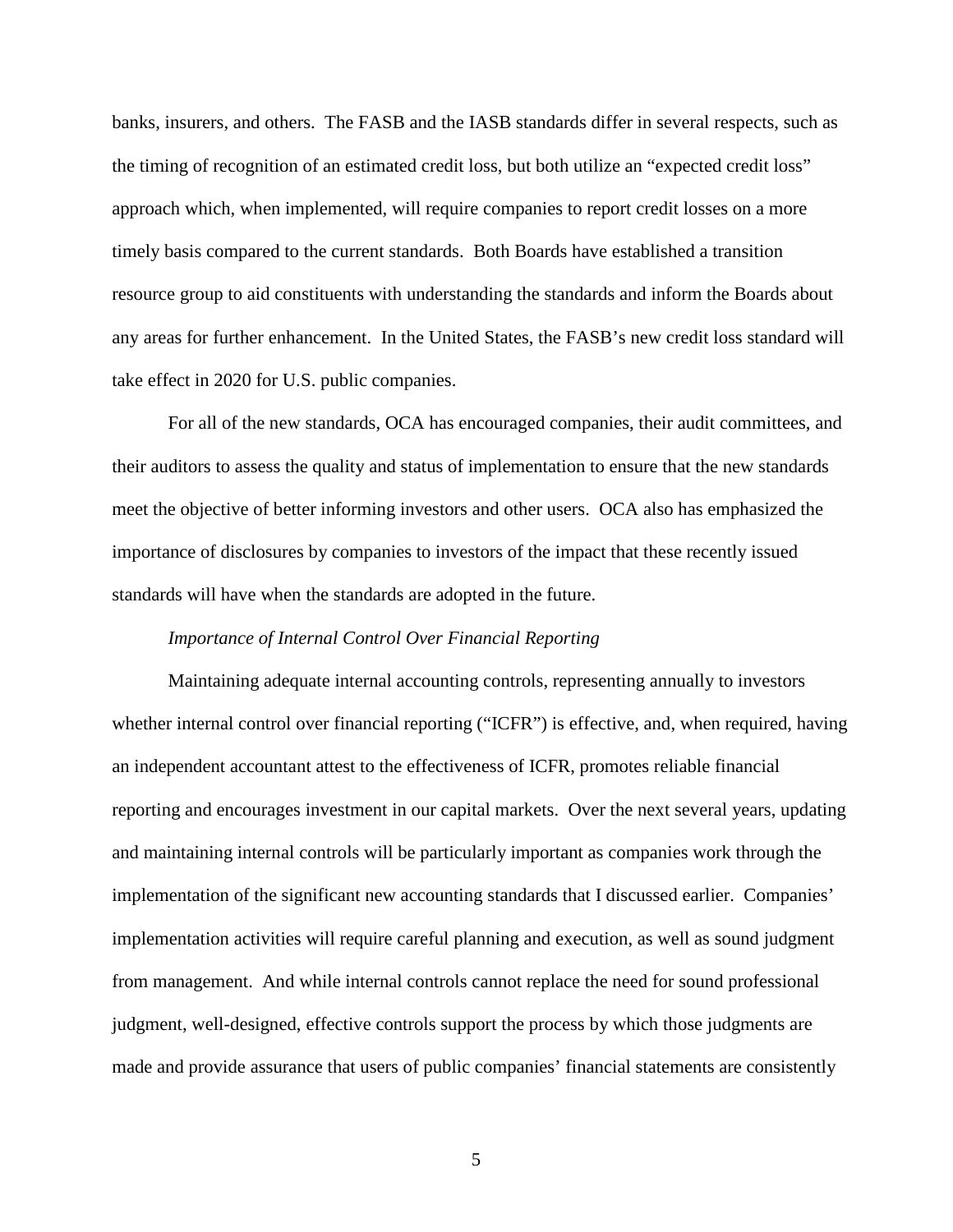provided with relevant and reliable information reported in accordance with the applicable financial reporting framework.

OCA continues to work closely with our colleagues in the Divisions of Corporation Finance and Enforcement, as well as with the PCAOB, to help ensure that ICFR assessments continue to receive attention from management, audit committees, and external auditors. We also are committed to appropriately and timely addressing any emerging questions related to ICFR assessments and the application of the related guidance and standards of the Commission and the PCAOB. We and the PCAOB continue to engage with investors, auditors and representatives of public companies to proactively identify and address internal control issues that, if left unaddressed, could lead to lower-quality financial reporting and ultimately higher financial reporting restatement rates and higher cost of capital.

#### **Current Audit and Professional Practice Activities**

Independent auditors have been long-recognized as one of the key gatekeepers in our investor protection system, and the integrity of this system is supported by the PCAOB's oversight of the public company auditors. The credibility of public company financial reporting depends, in part, on thorough and objective audits performed by independent auditors. Recent PCAOB inspection results show promising signs of improvement in many audit firms' quality controls that are designed to ensure compliance with professional auditing standards as determined by the PCAOB. And while those improvements are not uniform across all firms or necessarily consistent within individual firms, and there is more work to be done, these findings do reflect the progress that has been achieved in improving audit quality since the passage of the Sarbanes-Oxley Act and the creation of the PCAOB.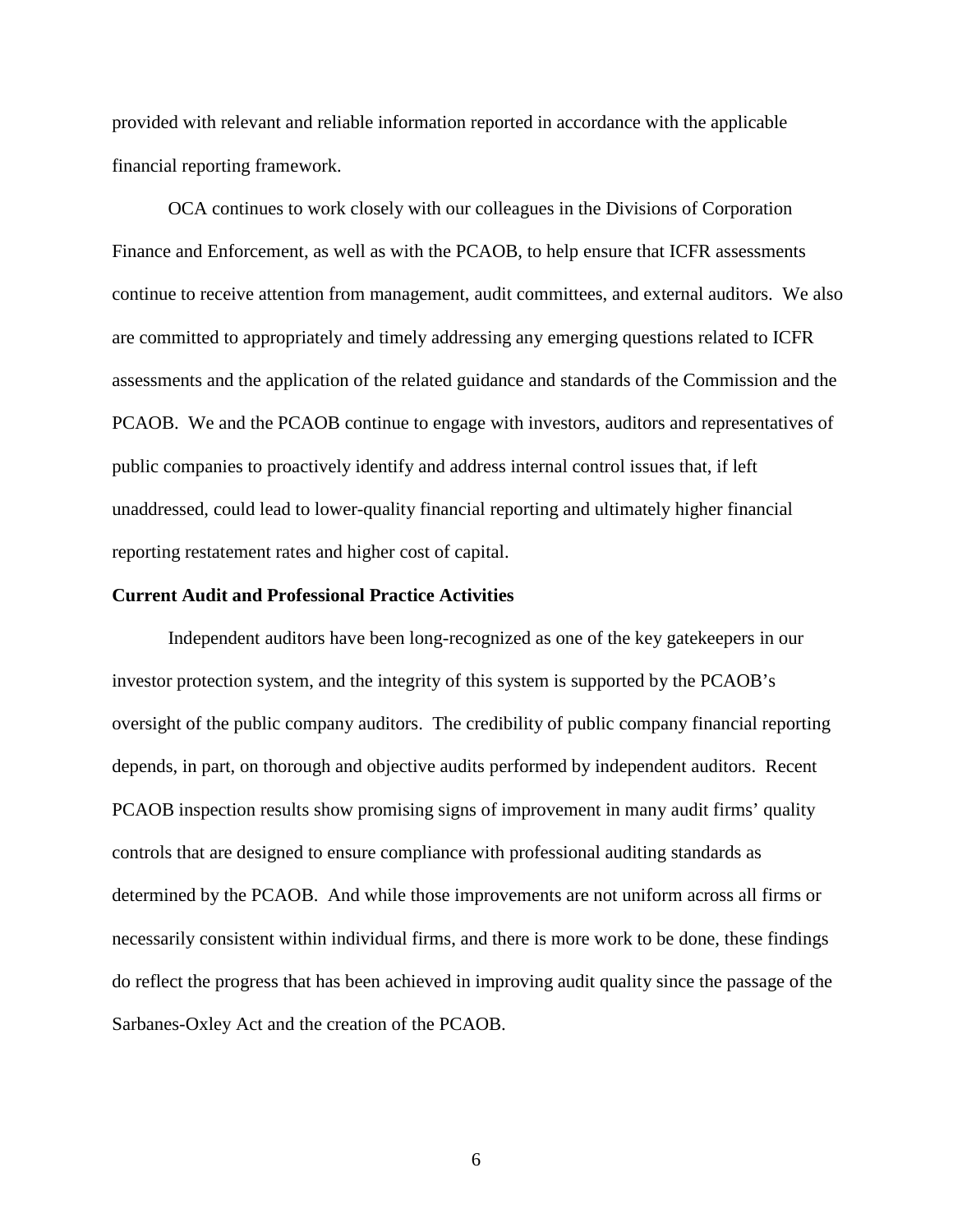The PCAOB's auditor inspections program has played an important role in improving the quality of independent public company audits. However, inspections alone cannot fully achieve their objective without the complement of rigorous and high-quality auditing standards that keep pace with the evolutions in financial reporting, the economic environment, and companies' business models.

The PCAOB continues to update and modernize the interim auditing standards that it adopted in 2003. For example, in 2014, the PCAOB adopted a new auditing standard setting out requirements for the auditor's evaluation of relationships and transactions between the company and its related parties, an area that has historically represented increased risks of material misstatement in company financial statements. Also, last December, the Board approved rules to require public accounting firms to disclose information about engagement partners and other key participants in audits of public companies. The PCAOB has also made significant progress on another major project of vital interest to investors—updating the standard auditor's report. The auditor's report has generally remained unchanged since the 1940s despite broad changes in the capital markets, financial reporting frameworks, and companies' business operations, and the goal of this project is to improve the informative value of the auditor's report to investors while retaining the traditional pass/fail opinion of the existing report upon which investors continue to rely.

Other important projects remain on the PCAOB's standard-setting agenda, including standards for auditing estimates and fair value measurements, the use of specialists by auditors, the use of the work of other audit firms, and firm quality control standards.

The PCAOB has also launched a post-implementation review program for its standards. This is responsive to requests from various stakeholder groups and another important element of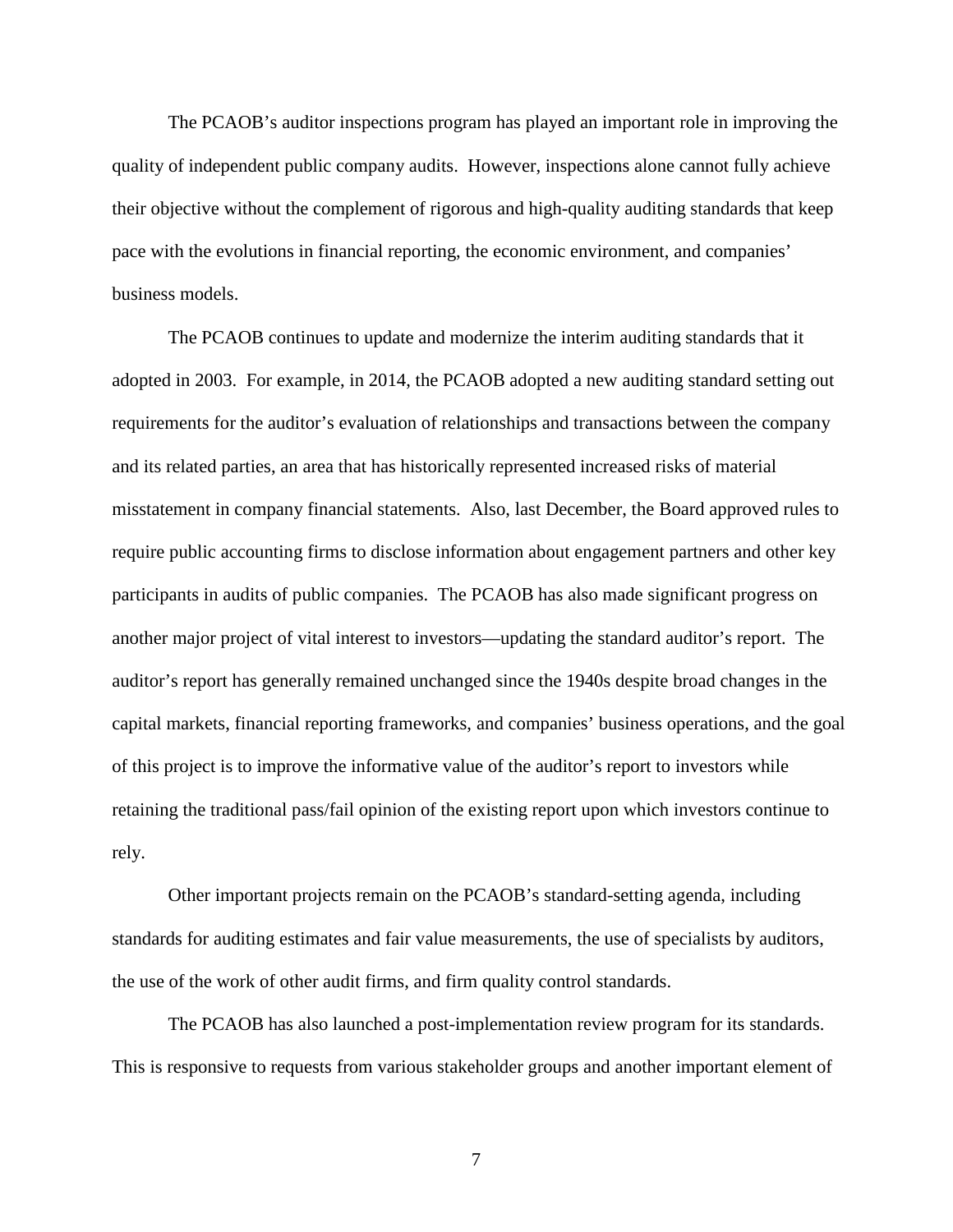the PCAOB's efforts to draw on past experiences to help continue to fulfill its statutory mission. I commend the PCAOB for its efforts and its commitment to high-quality auditing standards that have the potential to further enhance the credibility of financial reporting for the benefit of investors.

## **FY 2017 Budget Request**

In furtherance of OCA's primary initiatives, goals and objectives, OCA's budget request for FY 2017 seeks to:

- Further its oversight of the FASB's, and monitoring of the IASB's, standard setting and implementation activities for new, comprehensive standards on revenue recognition, leasing, financial instruments and credit losses;
- Increase its oversight efforts of the PCAOB, especially given the growth of the PCAOB in recent years and the expansion of its authority;
- Further provide support for other division and office rule-making through consultation on significant accounting and auditing matters, training and advice on accounting and auditing matters to the Commission's Division of Corporation Finance in the context of their filing review program and to the Commission's Division of Enforcement in the context of enforcement of the federal securities laws; and
- Execute OCA-led rulemaking and policy initiatives.

## C**onclusion**

In sum, there is a substantial activity in the financial reporting, accounting and auditing space. We will continue to oversee the efforts of the FASB and the PCAOB on these matters, guided by the Commission's mission of protecting investors, maintaining fair, orderly, and